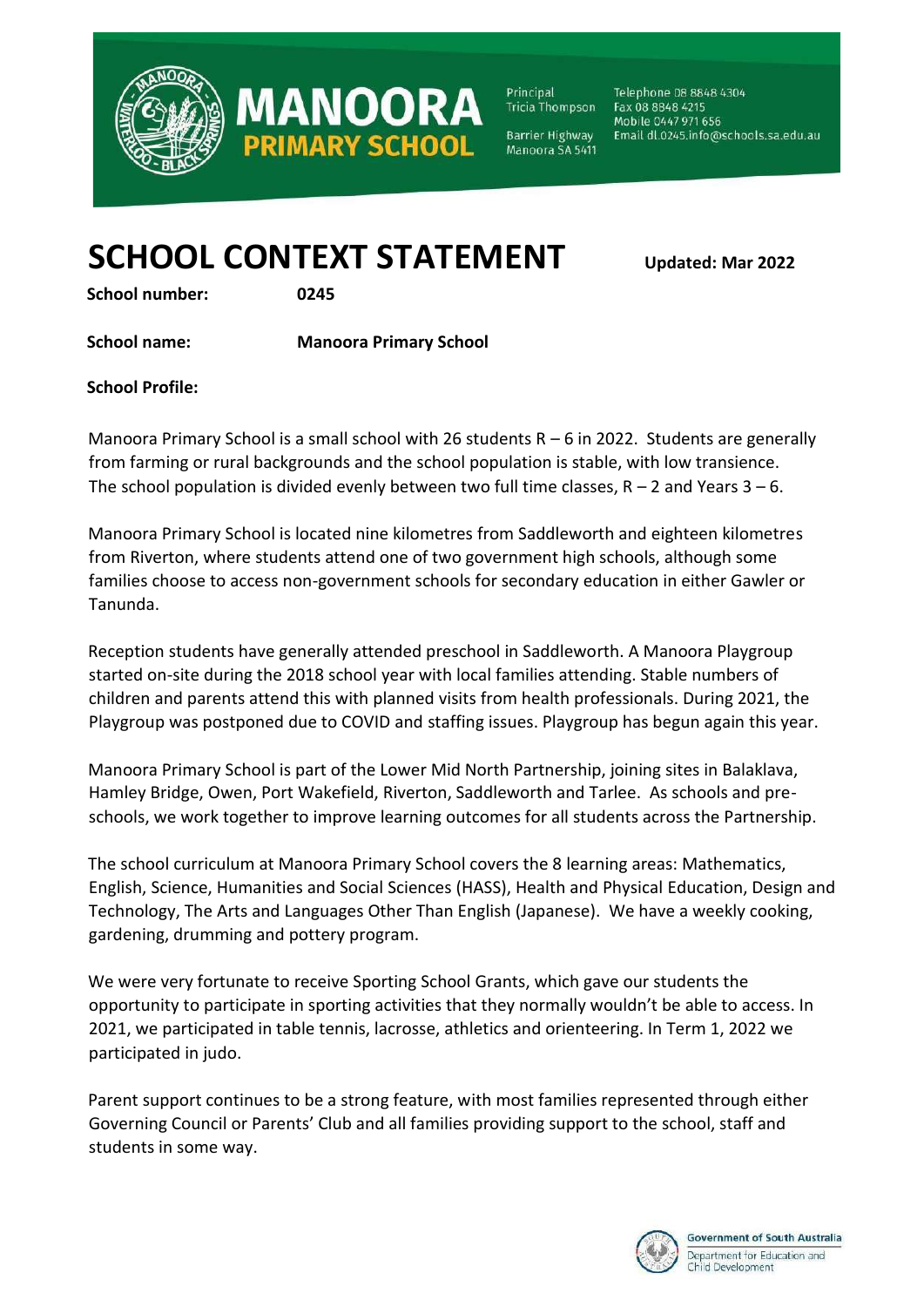#### **1. General information**

- School Principal name: Steve Cornish
- Year of opening: 1879
- Postal Address: 3 Weymouth Street, Manoora SA 5414
- Location Address: As above
- DECD Region: Lower Mid North Partnership, Gawler Portfolio
- Geographical location: 120 km from GPO
- Telephone number: (08) 8848 4304
- Fax Number: (08) 8848 4215
- School website address: www.manooraps.sa.edu.au
- School e-mail address: dl.0245.info@schools.sa.edu.au
- Child Parent Centre (CPC) attached: No Out of School Hours Care (OSHC) service: No
- February FTE student enrolment:

| <b>Year Level</b> | 2017           | 2018           | 2019           | 2020           | 2021           | 2022      |
|-------------------|----------------|----------------|----------------|----------------|----------------|-----------|
| Reception         | 3              | 4              |                | 3              | 5              | 4         |
| Year 1            | $\overline{2}$ | 3              | 4              | 3              | 3              | 4         |
| Year 2            | 6              | 2              | 3              | 4              | 5              | 3         |
| Year 3            | 3              | 7              | $\overline{2}$ | 3              | 4              | 5         |
| Year 4            | 6              | 3              | 6              | 2              | 3              | 5         |
| Year 5            | 1              | 6              | 3              | 6              | 2              | 3         |
| Year 6            | 3              | 1              | 7              | $\overline{2}$ | 8              | 2         |
| Year 7            | $\overline{2}$ | $\overline{2}$ | $\Omega$       | 0              | $\overline{2}$ | <b>NA</b> |
| <b>TOTAL:</b>     | 26             | 28             | 26             | 23             | 32             | 26        |

Student enrolment trends: Enrolments have been consistent for past 5 years.

#### Staffing numbers (as at February census):

|                 | Principal Band A-2  | <b>1.0 FTE</b>                     |
|-----------------|---------------------|------------------------------------|
| <b>Teachers</b> |                     | 2.0 FTE                            |
| SSO 1           | 2 Positions         | 19 Hours Admin & Classroom Support |
|                 |                     | 14 Hours Classroom Support         |
| SSO 2           | 2 Positions         | 14 Hours Finance                   |
|                 |                     | 1.5 Hours ICT Support              |
|                 | Groundsperson (GSE) | 6 hours                            |

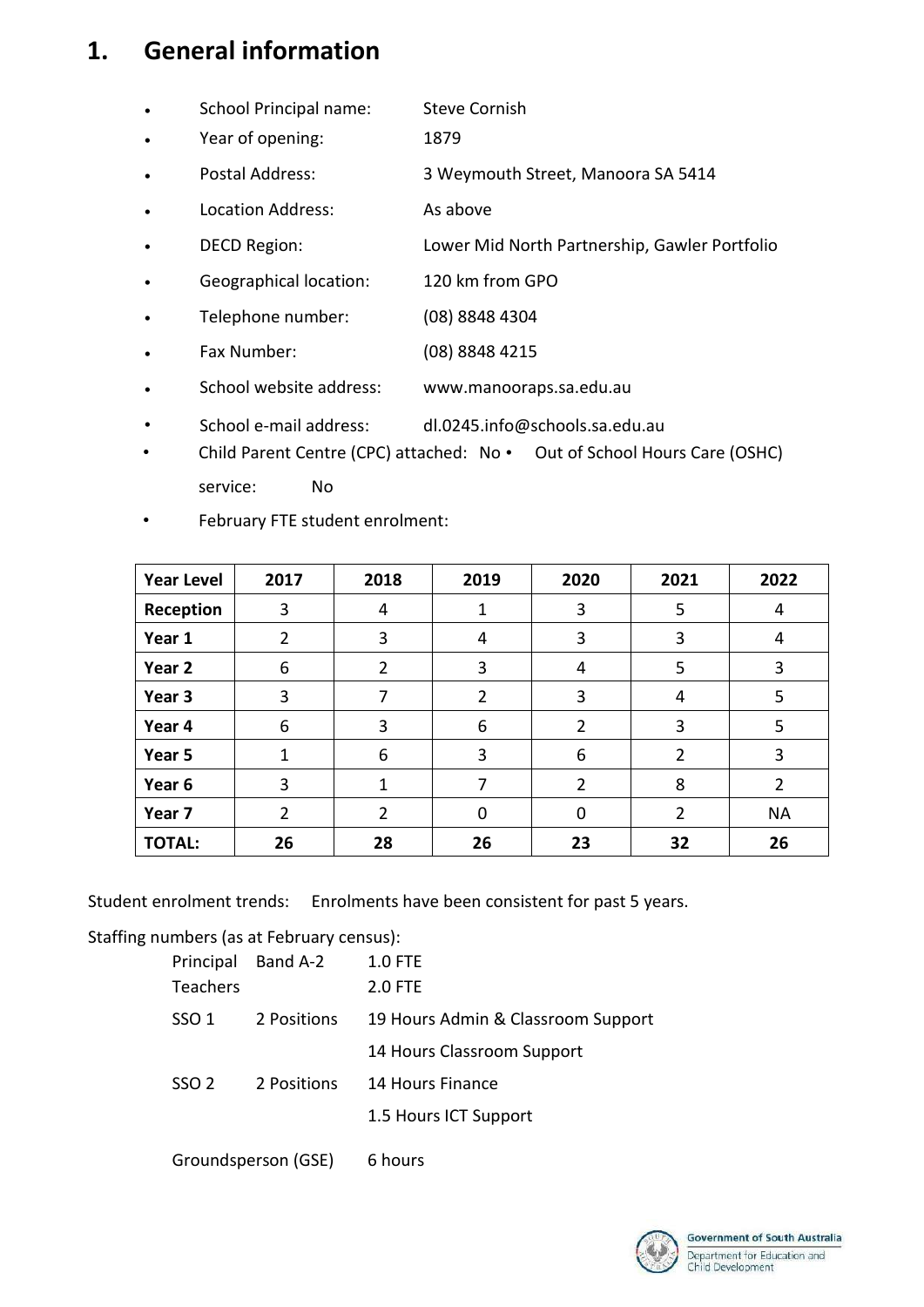- Public transport access: No
- Special site arrangements:
- Small Schools Interschool Sports Day and Swimming Carnival
- Instrumental Music (private provider)
- School Representative Council (SRC)
- Year 6 Canberra Camp, held bi-annually in conjunction with small primary schools in the Portfolio
- School camps 2-6 held in even years.

### **2. Students (and their welfare)**

- Student well-being programs : Pastoral Care Worker (2 days per week)
- Student government
	- : Student Representative Council (SRC)
- Special programmes : SAPSASA

#### **3. Key School Policies**

• Site Improvement Plan and other key statements or policies: See website

### **4. Curriculum**

- Subject offerings; all 8 areas of the Australian curriculum are offered, including LOTE (Japanese) by Open Access College.
- Open Access/Distance Education provision: LOTE Japanese.
- Special needs: students with special needs receive targeted support as detailed in their Negotiated Education Plan.
- Teaching methodology:
	- i. Working toward embedding ICT across all curriculum areas
	- ii. Inquiry
	- iii. Student centred approach to teaching and learning

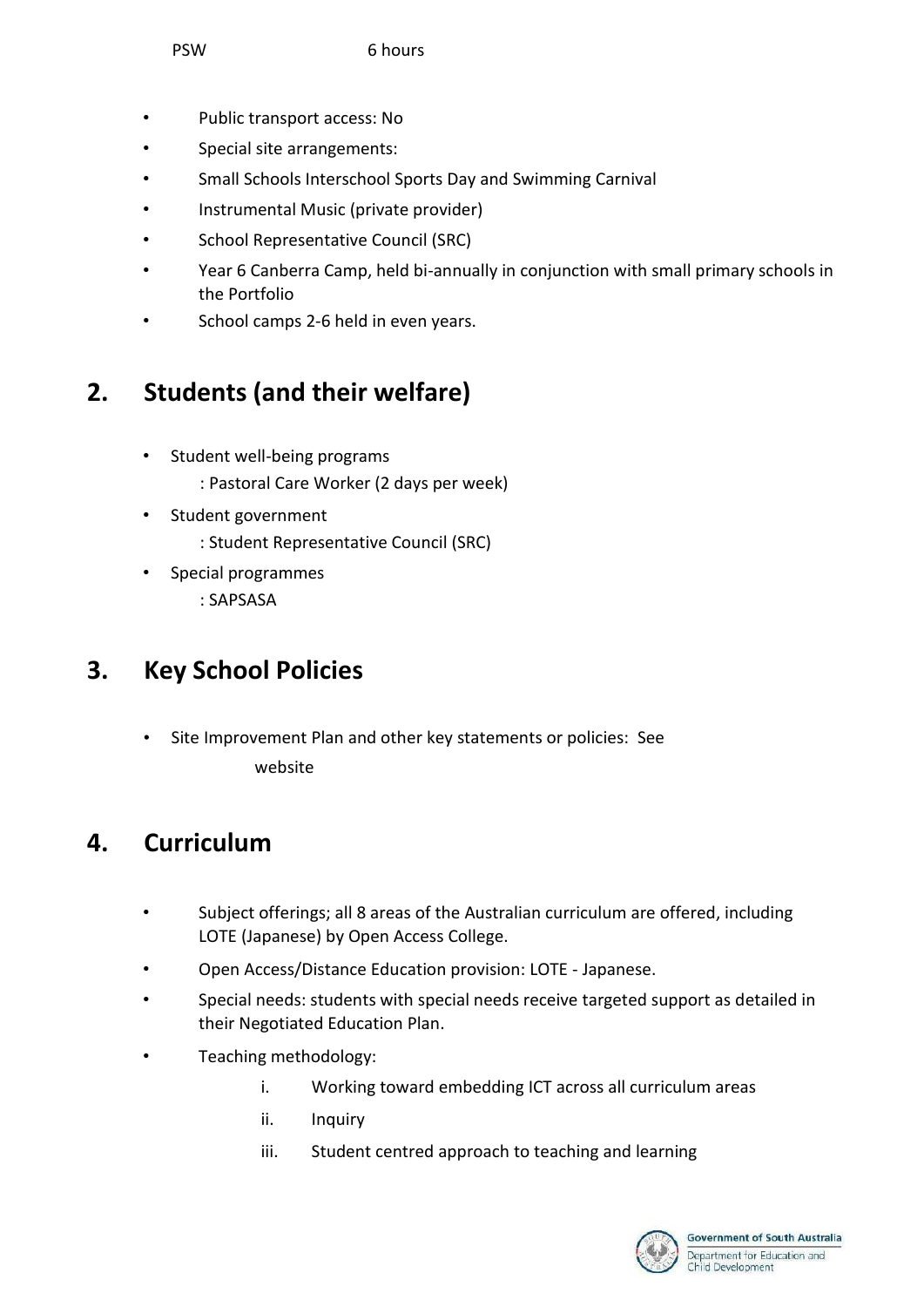Student assessment procedures and reporting

- Written reports on students' progress and achievements are provided to parents and caregivers in Terms 2 and 4 each year.
- Formal 3-way interviews are scheduled for Term 1, however parents and/or teachers can request an appointment at any time.
- An Acquaintance Night is held early in Term 1 each year to provide information about the learning program, teaching and learning expectations and classroom organisation and management. A curriculum overview for each class is provided at the start of each term, outlining the teaching and learning program and class commitments.
- Each class provides a regular update through the school newsletter on an aspect of their learning.

# **5. Sporting Activities**

- **SAPSASA**
- Swimming lessons (Term 3 each year)
- Interschool and school Sports Days and inter-school Swimming Carnival
- Sporting clinics
- Sharing of specialist equipment across partnerships

### **6. Other Co-Curricular Activities**

• Sporting School – after school coaching

# **7. Staff (and their welfare)**

Staff profile

- 1 x 1.0 , 1 x 0.4, 1 x 0.6 teachers and 3 x Part Time SSO's, 6hrs per week grounds
- Leadership structure: 1 x Principal Band A2

Staff support systems:

- Professional Learning Community (PLC) networks through the partnership at the early years, middle and senior years of primary schooling
- Partnership and whole school training and development opportunities, including Visible Learning and the Seven Steps Writing program, as well as mandatory training, such as RAN and current first aid.
- Sharing of resources across multiple partnerships ie. Gymnasium, ICT, Digital Technology

Performance Management:

• 2 official yearly reviews and 2 unofficial reviews per term

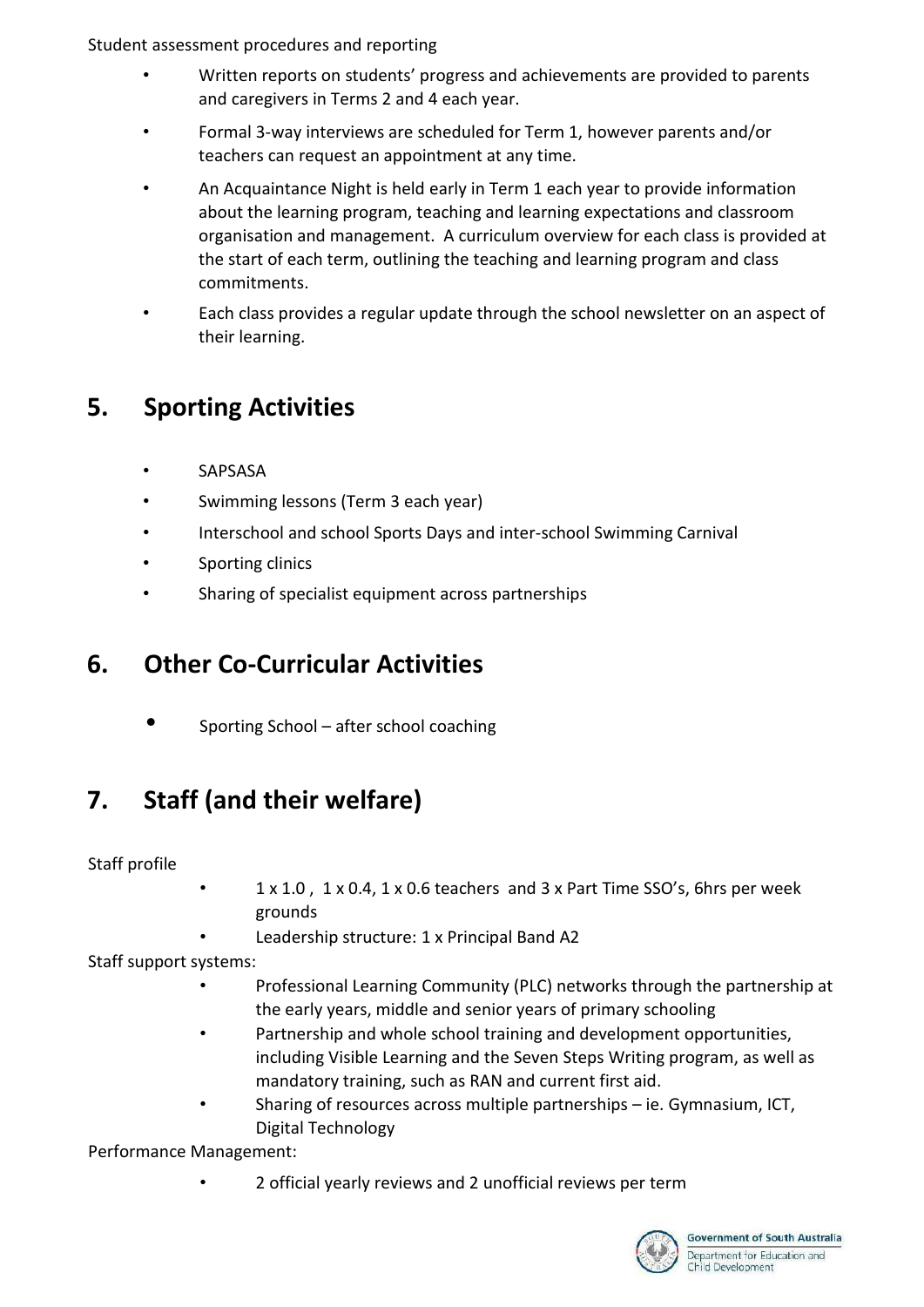- Access to special staff
- Teachers can access Support Services for additional support for students where needed. Students with special needs are supported in the mainstream classroom setting. Class sizes are small and SSO support can be negotiated and timetabled to suit individual needs.

### **8. Incentives, support and award conditions for Staff**

- Complexity placement points: No
- Isolation placement points: No
- Housing assistance: Government housing is available in Clare/Manoora
- Cash in lieu of removal allowance: No
- Additional increment allowance: No Designated schools benefits: No

# **9. School Facilities**

#### Buildings and grounds

Manoora Primary School is comprised of the following transportable buildings and sheds:

- Admin (staffroom, front office, sick room and principal's office). This building was re-clad in 2013
- Double wooden classroom (Year 4 7 classroom, kitchen/technology room and resource storage for maths, art and science equipment and consumables) with ramp access
- Single wooden classroom (Reception Year 3)
- Toilet block that includes student facilities and separate staff and disabled toilets
- Combination storage and sports shed
- The classrooms, toilet block and cleaner/sports shed were painted at the beginning of Term 2 2017, ensuring the site presents well.
- Combination groundsperson's and general storage shed.
- The original stone classroom at the front of the school, which is used as a resource centre for students, was extended as part of the BER program in 2011. The extension houses the school's computer suite and the interior of that building was fully refurbished at that time.
- Situated in the car park is an old stone church that has been refurbished (within the last eight years) on the inside to provide an open space that is used for whole school assemblies and performances, choir training and classroom learning activities in areas such as music, PE and drama. The school's collection of musical instruments is kept there and there is access to a CD player, microphone and speakers, as well as a piano.

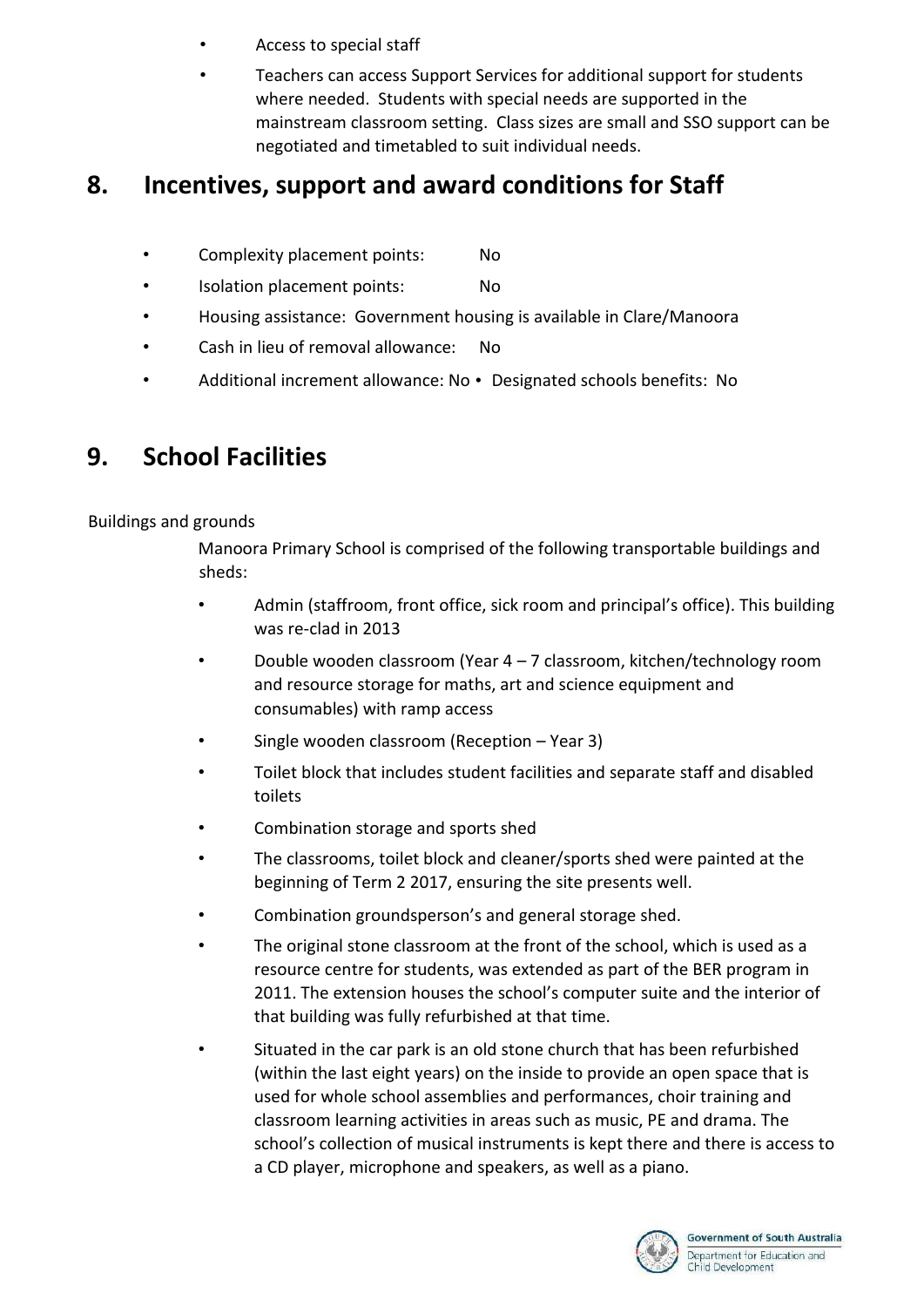- The school yard has areas that are either paved or asphalted, in very average condition in places, with some areas highlighted with yellow paint as potential trip hazards. There are two main grassed areas, divided by a kitchen garden area, with other garden beds located around the school. A chicken pen and yard was built in 2018.
- The playground was installed outside of the two classrooms, under a shade sail, with artificial turf underneath. Fixed and removable seating is available outside each classroom underneath the veranda that links the two buildings.
- Heating and cooling
- Rooms are air conditioned (heating and cooling) with split systems.
- Specialist facilities and equipment
- School kitchen
- Technology/visual arts space
- Computer suite
- Indoor activity space (Church)
- School resource centre
- 1 small oval and outdoor grassed area
- Staff facilities
- Staff room
- Access for students and staff with disabilities
- There is a ramp on one side of the double wooden classroom block, with steps up to both doors on the other side of the building. Access to the  $R - 3$ classroom is via steps only. A new ramp and steps access the Admin building. The hard play areas are on two levels within the yard and therefore prevent access to the whole yard if someone was in a wheelchair, for example. Access to both areas of the yard can be gained through separate gates facing into the car park on the school's boundary.
- Access to bus transport
- Buses for excursions are booked through the local bus company who are also contracted to conduct the bus run before and after school. The bus generally remains on site during the day.

### **10. School Operations**

#### Decision making structures

• Governing Council and Parent Club

#### Regular publications

• The school newsletter is published in weeks 3,6 and 9 and includes class reports. Newsletters can be accessed in hard copy or via email, depending on preference, and are also available at the post office agency at Manoora Seeds and at the Saddleworth Kindergarten. Copies are also sent to local schools within the partnership.

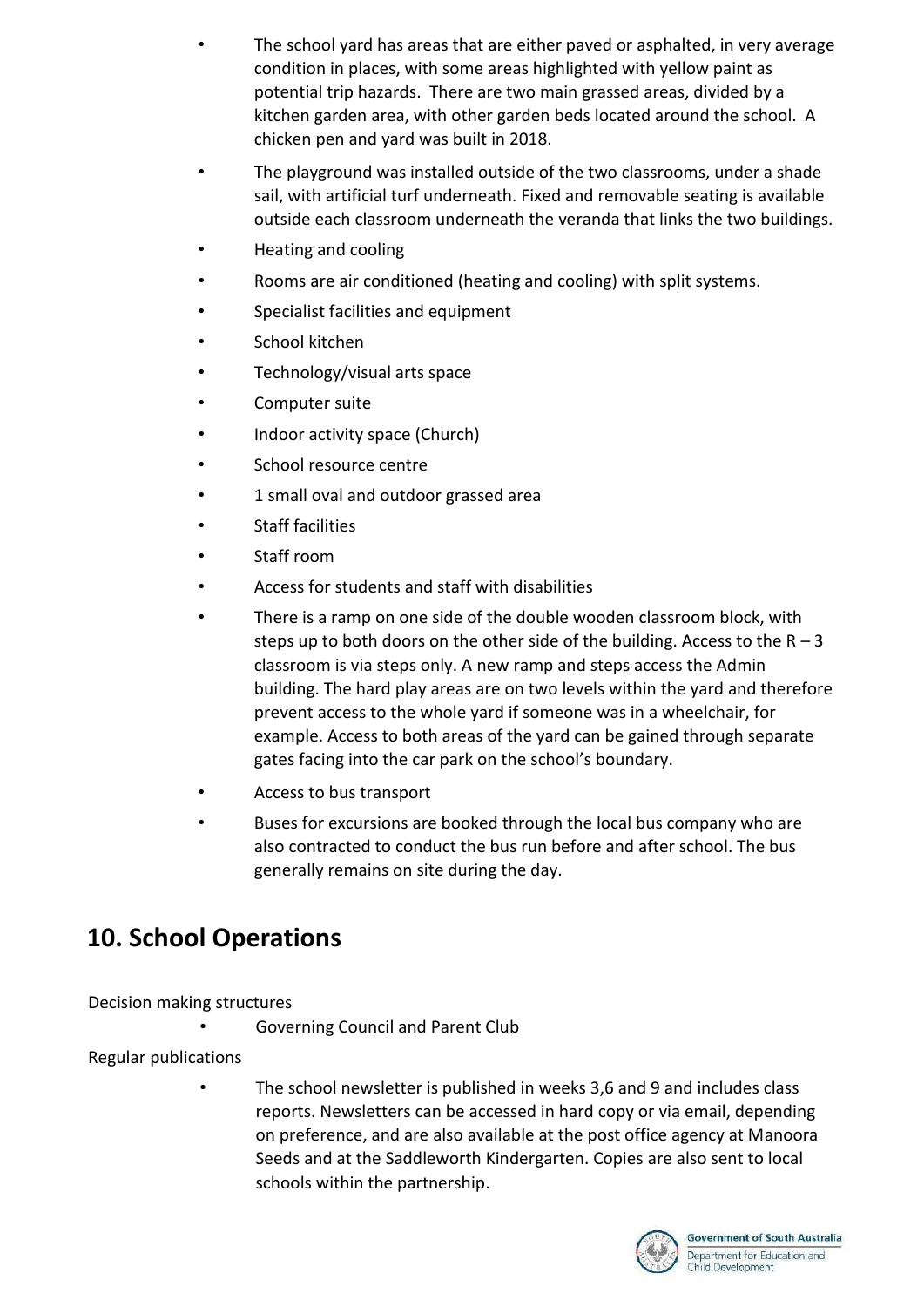- Curriculum overviews are published at the start of each term and are sent home with the students.
- Other communication
- Notes home, phone calls, school notice board

School financial position

- Manoora Primary School is in a good financial position
- Special funding
- Country Areas Program
- Better Schools Agreement Funding

# **11. Local Community**

#### General characteristics

Manoora is located on the Barrier Highway, approximately 120km north of Adelaide in the Mid North region of South Australia, adjacent to the Clare Valley. It is a farming community, comprising mostly of sheep graziers and broad acre cropping.

Services in Manoora include the local hotel, school and Manoora Seeds, which is also an Australia Post outlet. It also has a town hall, hosting a community market twice a year, and a thriving football club, with close access to other sporting clubs and activities in the Gilbert Valley, such as cricket and basketball.

Parent and community involvement

- Governing Council
- Parent Club

Feeder or destination schools

- Reception students enrolled at Manoora Primary School have generally attended Saddleworth Preschool.
- Students moving into high school attend either the local government high school at Riverton or independent schools located in Gawler or the Barossa.
- Transience is not high within the school population at present.

Other local facilities

- Manoora Town Hall
- Manoora Football and Recreation Centre

Availability of staff housing

• None available.

Accessibility

- Manoora is approximately 120 kms by road to Adelaide and 25 kms from Clare. Road quality is sound.
- No public transport is available.

Local Government body

• Clare and Gilbert Valleys Council